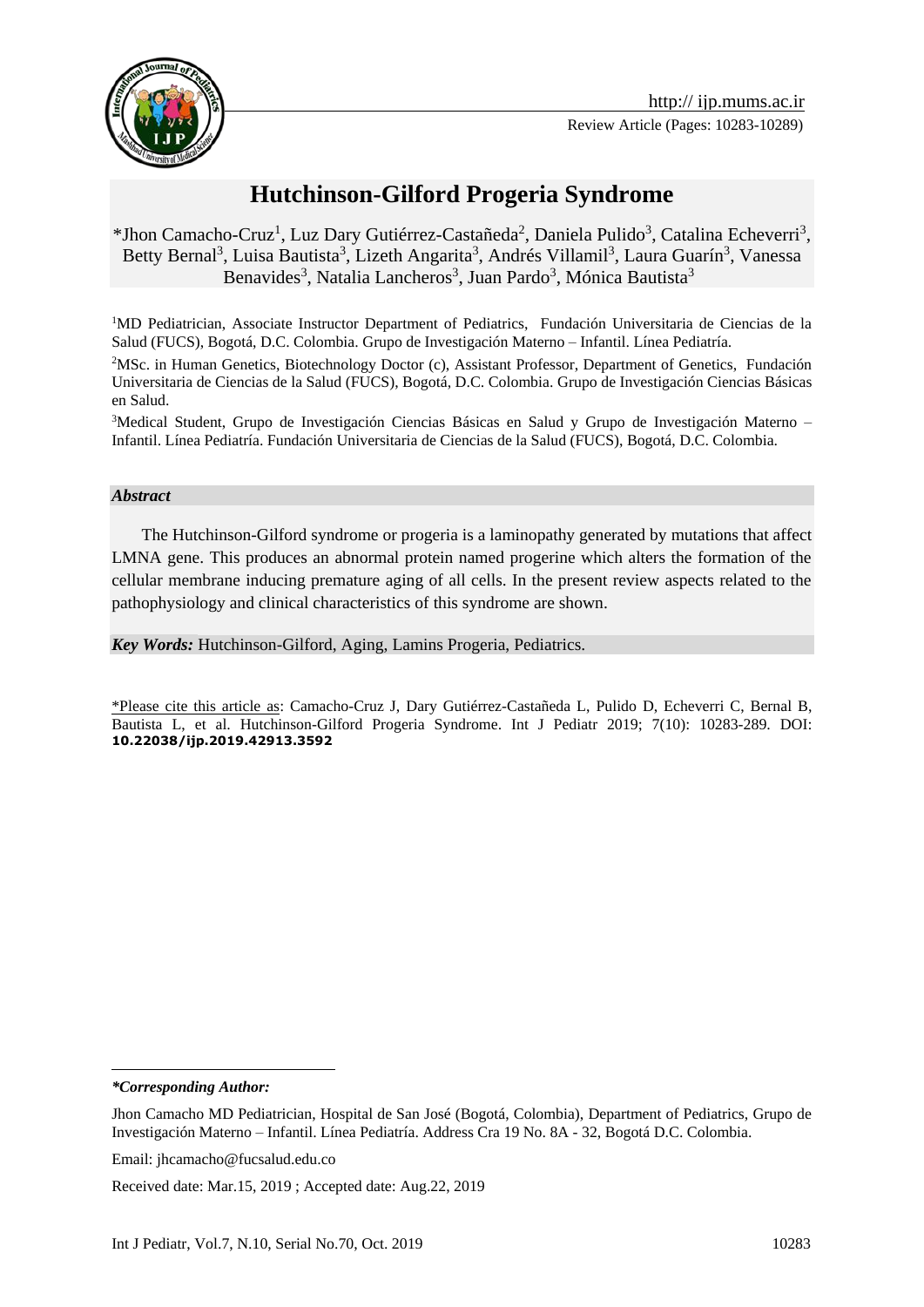# **1- Introduction**

 Hutchinson-Gilford Progeria syndrome (HGPS) is a monogenic disorder that alters the components of the nuclear membrane, classifying it as a laminopathy. The affected gene is LMNA which encodes glycoprotein laminin A. It is a low frequency disease that is correlated to severe morbidity and high mortality, as a consequence of accelerated irreversible atherosclerosis of the coronary and cerebral arteries (1). This leads to premature death during the first and second decade of life. Furthermore, these patients present stunted growth, muscular atrophy, and skin atrophy, loss of subcutaneous fat, osteoporosis, arthritis, alopecia, cataracts, diabetes, hyperlipidemia, and occasionally tumors (1-3). Search information was done using the terms "hutchinson gilford progeria" in ScienceDirect and PubMed search engine. Published studies were included, with no time limit, restricted by age to children under 18 years of age. The results are presented in a narrative manner. The initial phase began with the terms "hutchinson gilford progeria", "pediatrics" and "genetics" in English and Spanish obtaining 1059 results. The selection was made by type of article (review articles), which were selected according to the abstract, relevance and free access. Likewise, two web pages were included. Finally, we used 26 titles referred by the experience of the researchers.

# **2- Definition**

Hutchinson-Gilford syndrome, or progeria, was described for the first time in 1886 by Dr. Jonathan Hutchinson in England. Afterwards, in 1897, Dr. Hastings Gilford described a second case, according to which the syndrome is named in honor of both clinicians (1). It is a member of the progeroid syndromes, a group of diseases which have premature physiological aging in common (2).

# **3- Epidemiology**

The reported incidence rate is approximately 1 for each 4 to 8 million inhabitants (3-4). In 2017 *Progeria Research Foundation* found that there are 144 cases in 45 countries, of which 112 children have classic Hutchinson Gilford progeria, and 32 have some progeroid laminopathy (5).

# **4- Physiopathology**

The gene LMNA encodes type A and C lamina (intermediate filamentous proteins). The name is due to proteins which have a diameter of 10 nm, less than microtubules, but more than actin filaments, which are located above the internal nuclear membrane. LMNA encodes 4 types of laminar proteins, through alternative cutting and splicing (A, C, C alpha, C2), and lamina A and C are similar up to residue position 574. Lamin A has precursor prelamin A, subsequent to posttranslational processing, and generating the mature protein (6). This protein´s functions range from constructing part of the nuclear cellular architecture, to regulating multiple nuclear functions (6, 7).

# **5- Nuclear lamina**

The major structural proteins of the lamina are intermediate type V filaments: the nuclear lamina. According to their sequence and structural properties lamina are classified in type-A (LA and LC), and in type-B (LB1 and LB2) lamina (8). Type A and C lamina are expressed mainly as differentiated cells. These filaments are translocated from the cytoplasm inside the nucleus and are assembled before incorporation into the protein network, or nucleoplasmic veil. The lamina structures that compose the veil are bonded to chromatin, and through changes in said structure, modulate the transcription of genes (7, 9). The nuclear lamina presents multiple functions such as: mechanical support of the nucleus, organization of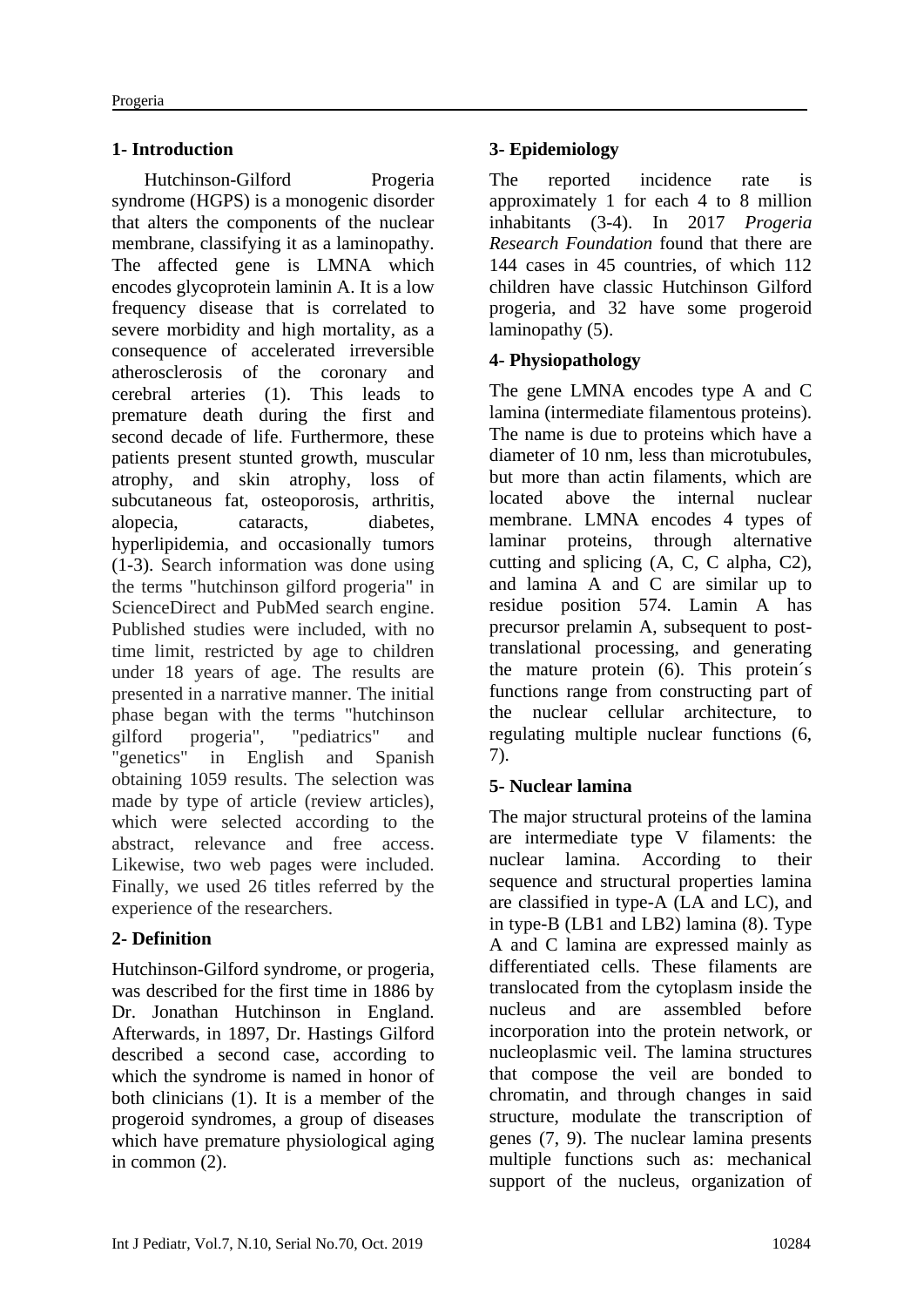chromatin, gene regulation, DNA repair and mechanotransduction (9-10).

#### **6- Laminopathy**

There is a greatly varied presentation of laminopathies given the presentation of allelic heterogeneity, variable expressivity, and complete and incomplete penetrance. One mutation in the gene LMNA that causes HGPS consists of the de novo substitution of exon 11 of LMNA (c.1824C>T), which produces activation of a cryptic splice site. It alters the reading frame, given the generation of the deletion of 50 amino acids in the extreme Cterminal of prelamin A (**Figure.1**). The formal abnormal protein produced, known as ´progerin´, retains the CAAX motif,

becoming farnesylated and carboxymethylated. These posttranslational modifications should be removed in the mature protein, moreover, progerine lacks the second site of endoproteolytic cleavage, through which farnesylation and carboxymethylation occur permanently. This mutant form of lamin A serves mainly to cause an entire spectrum of abnormalities in nuclear processes. Even though c.1824C>T is the most frequent mutation in patients with HGPS, other mutations reported for gene LMNA have resulted in greater use of this cryptic splicing site. Some of these mutations determine a more severe phenotype than in classic HGPS (11, 13).



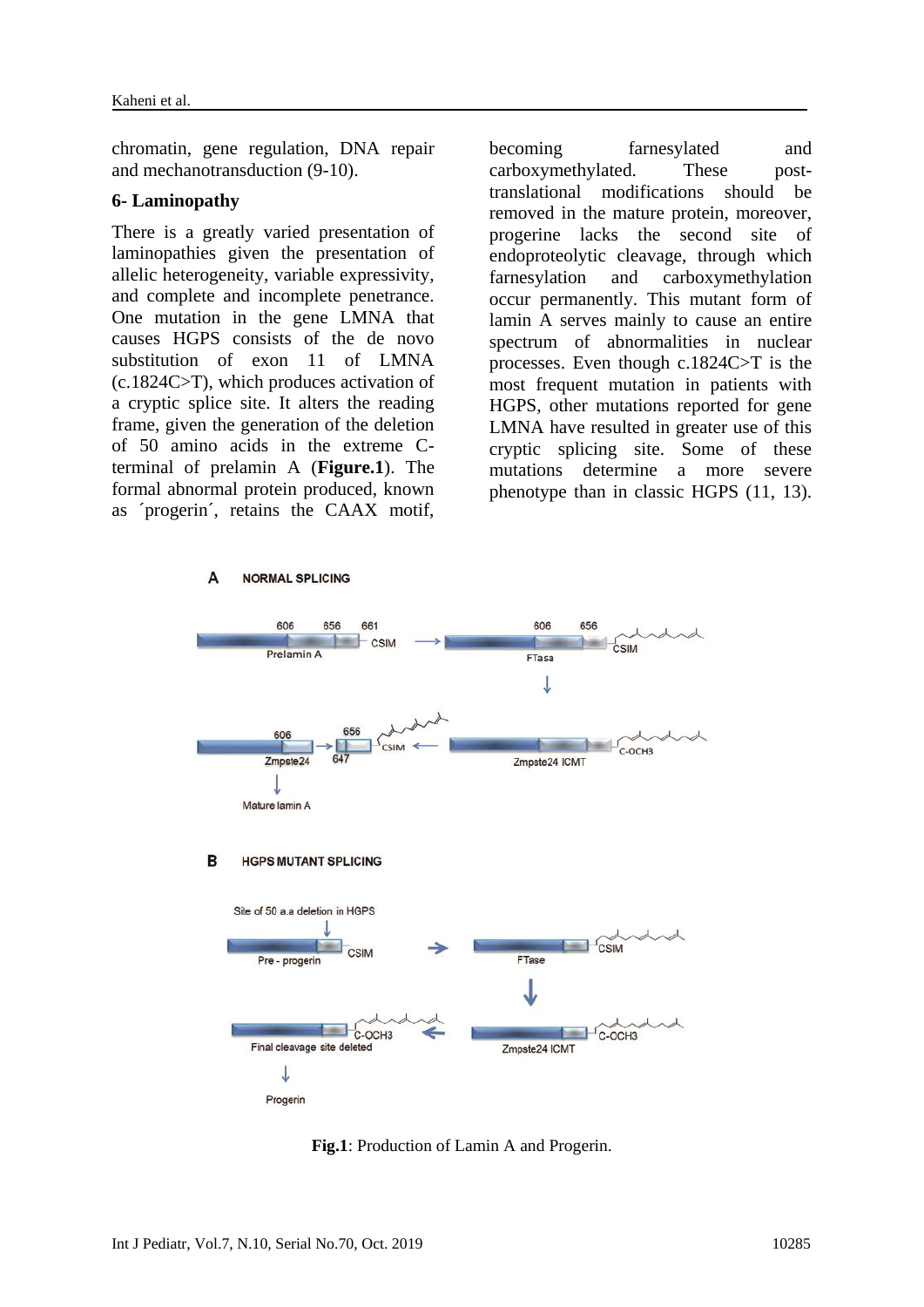Progerin accumulates in the nuclear membrane, and these changes in the laminar dynamic alter mechanical properties and signaling mechanics, which affect signaling pathways and genetic expression. In this manner, progerin contributes to differentiation and selfrenewal defects in adult stem cells, which produce a defective extracellular matrix

and generate cellular senescence (13, 14). The progressive accumulation of progerin in the internal nuclear membrane leads to immobility of lamin A, thickening, and altering of lamin stiffness, generating lobules or folds in the nuclear envelope. These damages lead to a vulnerable nucleus that is prone to physical stress (11, 13-16) (**Figure.2**).



**Fig.2**: Alterations in nuclear lamina.

Type-A lamin may directly interact with DNA, histones, and chromatin proteins bonded to lamina A. It has also been implicated in the organization of higherorder chromatin, the formation of heterochromatin and epigenetic regulation (2). Type-A lamina contributes to the bonding of heterochromatin genomic regions, denominated as lamina-associated domains (LAD´s) of nuclear lamina. It also interacts with promoter regions, and in this way modulates genetic expression during cellular differentiation. Therefore, the HGPS nuclei loss of the peripheral heterochromatin, lessening of the repressor histone marks H3K9me3 y H3K27me3,

and an increase in H4K20me3 (2). Changes in the modification of histone, DNA methylation, chromatin architecture and modification of cells expressing progerin have all been reported. In HGPS there is a loss of the peripheral heterochromatin and diminished levels of modification in repressor histones (H3K9me3, H3K27me3). Additionally, there is an increase in the transcription of sequences that contain pericentromeric repeats. All these changes are reported for individuals of advanced age, and for this reason progerin has been related to premature aging (2).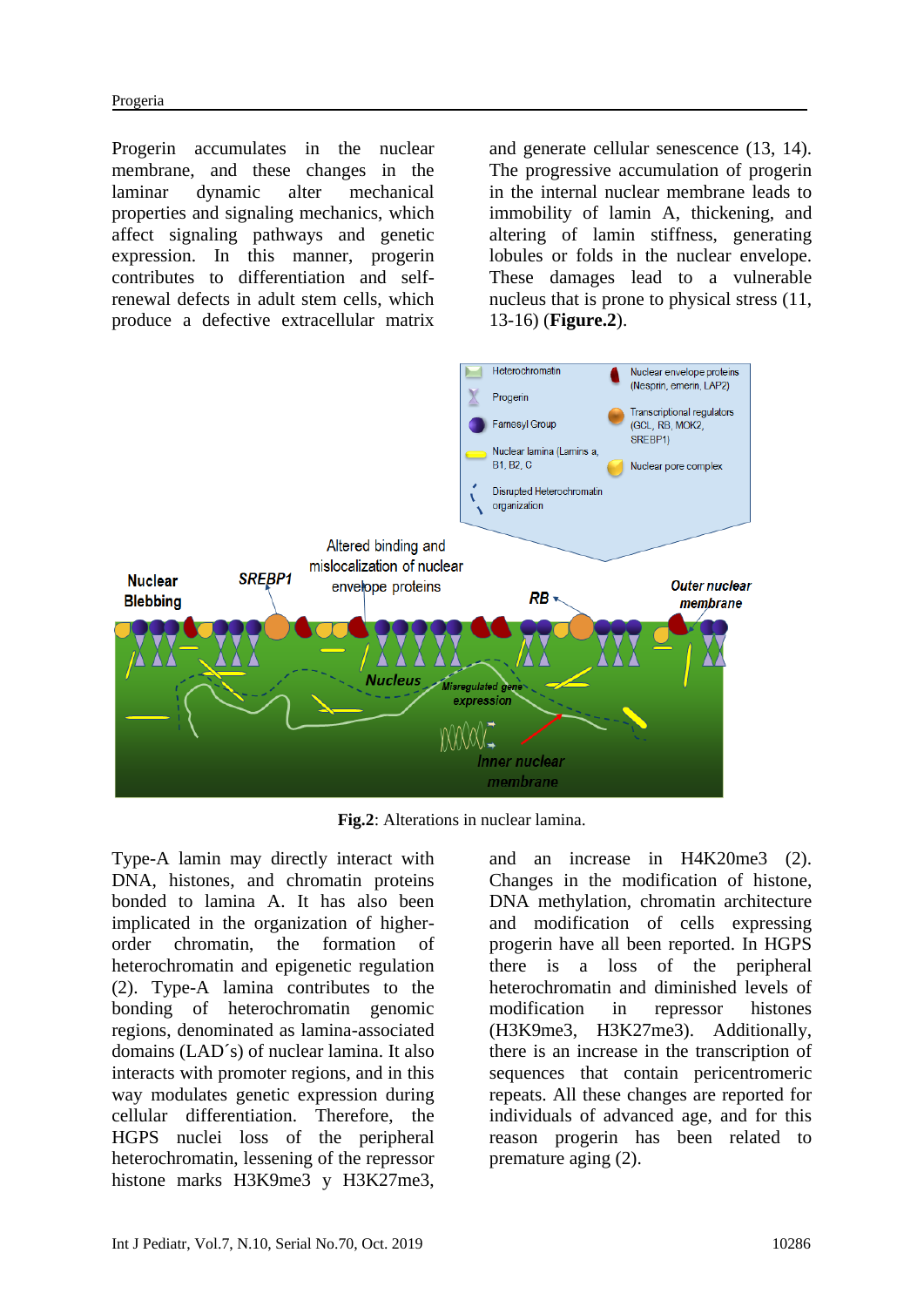### **7- Clinical Manifestations**

The first signs to appear in patients affected by progeria are mainly cutaneous, with variable severity. Among these signs we find: regions of hyperpigmentation, mottled skin, tenseness in certain areas which reduce movement, and cutaneous masses that are usually small and soft (1 to 2 cm) in the torso or the lower limbs. Alopecia is one of the most common symptoms. Children are born with normal hair on the head, and demonstrate hair growth, usually without alteration. However, in the first years of life the hair begins to fall out and is substituted by immature sparse hair growth. There is also usually complete loss of the eyebrows and the eye lashes. The skin is usually very thin, and it becomes possible to see through it and see the blood vessels (17).

Another of the main reasons for screening in the first year of life is growth delay. Children with HGPS present normal fetal and early post-natal development. In the first year of life, alterations of growth, body structure, and weight are detected. Additionally, general lipoatrophy and atrophy of the limbs, cyanosis, and prominent veins in the torso, neck, and scalp are present. In general, children with progeria achieve a final average height of 1 meter, an average final weight of 14 kg, and normal cephalic perimeter. The loss of subcutaneous fat produces hypothermia (17). Other characteristics are: xerophthalmia, difficulty in fully closing the eye lids, and exposure keratopathy and/or corneal ulcers affecting vision (17- 18). Dental alterations are frequent, and there is a delay in dentition and dental crowding, with micrognathia (17-19). In terms of bone development, in patients affected by skeletal dysplasia there is acroosteolysis in the distal phalanges, and bone reabsorption (clavicles and ribs) by which pyriform thorax is produced. In the lower limbs there is a remodeling of the long bones, above the femur due to knee flexion contracture (17).

Primary vasculopathy characterized by accelerated global arterial stiffness is found, posterior to which there is occlusive disease of the arteries through early formation of atherosclerotic plaque. In patients with HGPS, in the terminal stages of cardiovascular disease, hypertension, valvulopathies, ischemic disease, cardiomegaly, metabolic syndrome, and heart failure are observed. Vascular disease is also seen in cerebral blood vessels responsible for strokes in patients. This represents the second cause of death from the disease, after acute myocardial infarction (17-20).

### **8- Diagnosis**

The diagnosis for HGPS is clinical, performed with the subsequent screening of gene mutation LMNA. Presently, there are no laboratory tests in serum that suggest HGPS. Nevertheless, the most frequent sign in patients has been the increase of excretion of hyaluronic acid in urine. Some studies have found urinary excretion 10-20 times greater for hyaluronic acid, in patients with HGPS with respect to controls. Hyaluronic acid is a non-sulfated glycosaminoglycan maintaining skeletal, muscular, cutaneous, and vascular integrity and texture. These hyaluronic acid abnormalities may account for hardened collagen, calcification of the arterial walls, and changes in the skin which look very much like scleroderma (20-21). On a genetic level, the screening of correlated mutations is performed by sequencing of gene LMNA (6-9).

### **9- Treatment**

Presently, HGPS has no cure, and there has been no success in finding a specific treatment. However, some options exist that attempt to increase the quality of life in patients, their prognosis, and comorbidities that affect and are finally responsible for premature death. It is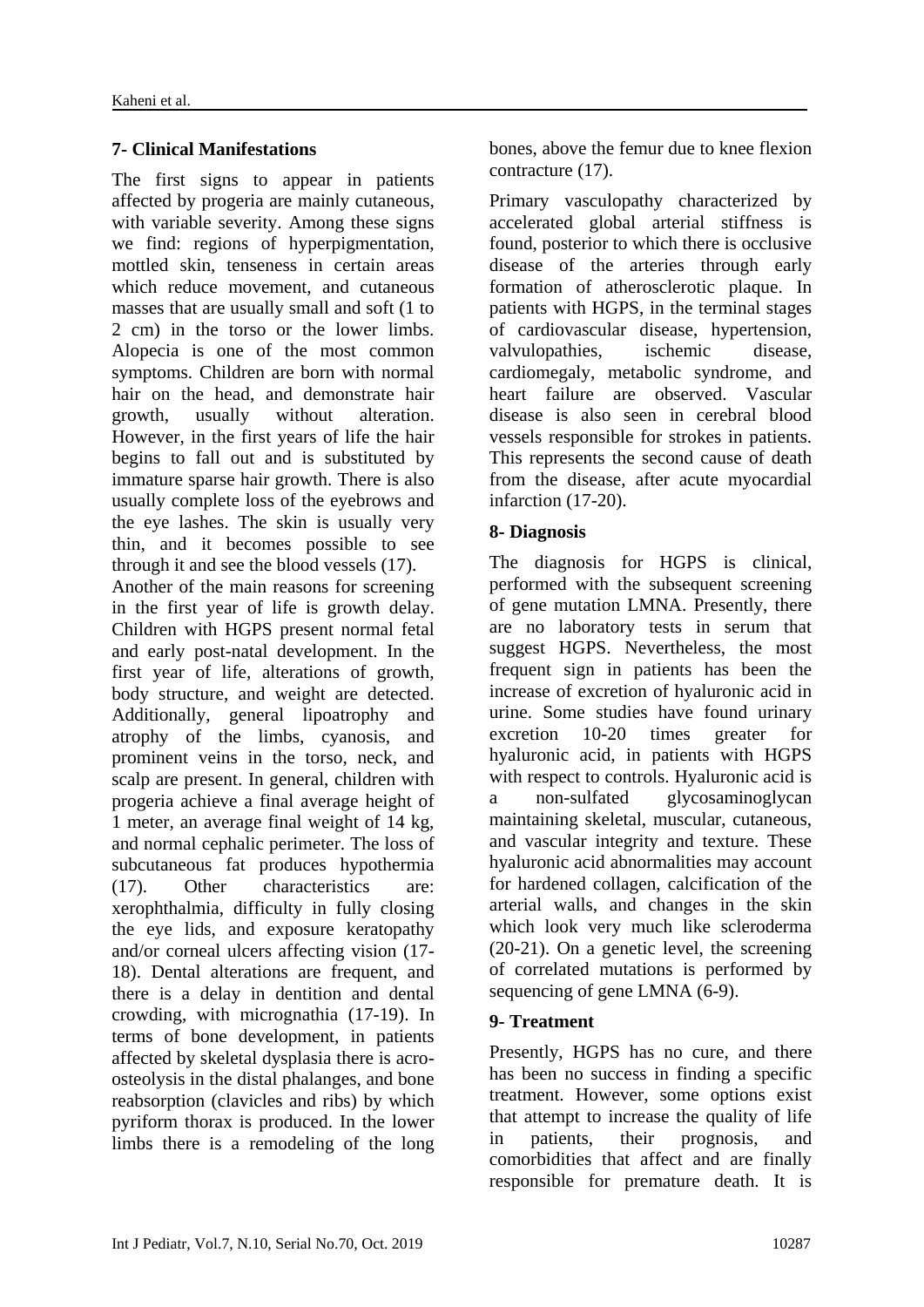important to remember, that in spite of available therapeutic options these do not change the course of the disease (22-24). In 2007, the first clinical trial to treat progeria consisted of administrating medication, Lonafarnib ®, a farnesylation inhibitor of preprogerin, to 26 children aged between 3 and 15 years. An improvement in the stiffness of the vascular wall was demonstrated, leading to an increase of the flexibility of the blood vessels. An improvement in weight gain, hearing, and bone structure was also described. However, these effects did not occur in all patients (22). In April 2016 another clinical trial was initiated using Everolimus®, an analogue of rapamycin. The results demonstrated the safety of Everolimus®, and clarified the elimination of progerin, as it may reestablish the abnormal form of the cell nucleus, and thus, extend the cells´ half-life (23). Other options for treatment include statins, bisphosphonate, pravastatin® and zoledronate®. They are on course to demonstrate the morphology of the cell membrane, reducing levels of cholesterol, and increasing weight and bone density. Furthermore, it is important to ensure adequate feeding, a low-fat diet to reduce the risk of cardiovascular events, and integral psychological support (24).

#### **10- Prognosis**

The main factor which affects mortality in patients with HGPS is cardiovascular disease. Acute myocardial infarction and congestive heart failure represent 75% of cases of death in these patients. In the first 5 years of life cardiovascular affectation is minimum but starting at the age of 6 years the respiratory symptoms are observed. In autopsies, the most common sign is disseminated atherosclerosis (25-26). Also, the cerebrovascular arteriopathy and strokes have been linked to high mortality in these patients. Additionally, in 60% of individuals, silent stroke was registered as being characteristic of progeria, and thus, is also one of the main causes of premature death in patients (27).

### **11- Conclusion**

 HGPS has been correlated to premature death during the first and second decade of life, due to accelerated atherosclerosis of the coronary and cerebral arteries (1-2, 6). This is a complex pathology which requires complete engagement with the patient and patient´s family. Genetic and functional studies must continue, allowing for available therapeutic options for this disease. Current studies have shown an improvement in the morbidity and mortality of this population group.

### **12- CONFLICT OF INTEREST:** None.

#### **13- REFERENCES**

1. Brune T, Bonne G, Denecke J, Elcioglu N, Hennekam RC, Marquardt T, et al. Progeria: a new kind of Laminopathy--report of the First European Symposium on Progeria and creation of EURO-Progeria, a European Consortium on Progeria and related disorders. Pediatric endocrinology reviews: PER. 2004; 2(1):39-45.

2. Arancio W, Pizzolanti G, Genovese SI, Pitrone M, Giordano C. Epigenetic involvement in Hutchinson-Gilford progeria syndrome: a mini-review. Gerontology. 2014; 60(3):197-203.

3. Pollex RL, Hegele RA. Hutchinson–Gilford progeria syndrome. Clinical genetics. 2004; 66(5):375-81.

4. Viégas J, Souza PL, Salzano FM.Progeria in twins. J Med Genet. 1974; 11(4):384-6. 11.

5. GraVoc. Progeria Research Foundation [Internet]. Estados Unidos de America: PRF. Disponible en:

https://www.progeriaresearch.org/.

6. Swahari V, Nakamura A. Speeding up the clock: The past, present and future of progeria. Development, growth & differentiation. 2016; 58(1):116-30.

7. Lattanzi G, Marmiroli S, Facchini A, Maraldi NM. Nuclear damages and oxidative stress: new perspectives for laminopathies. [Eur](https://www.ncbi.nlm.nih.gov/pubmed/23361241)